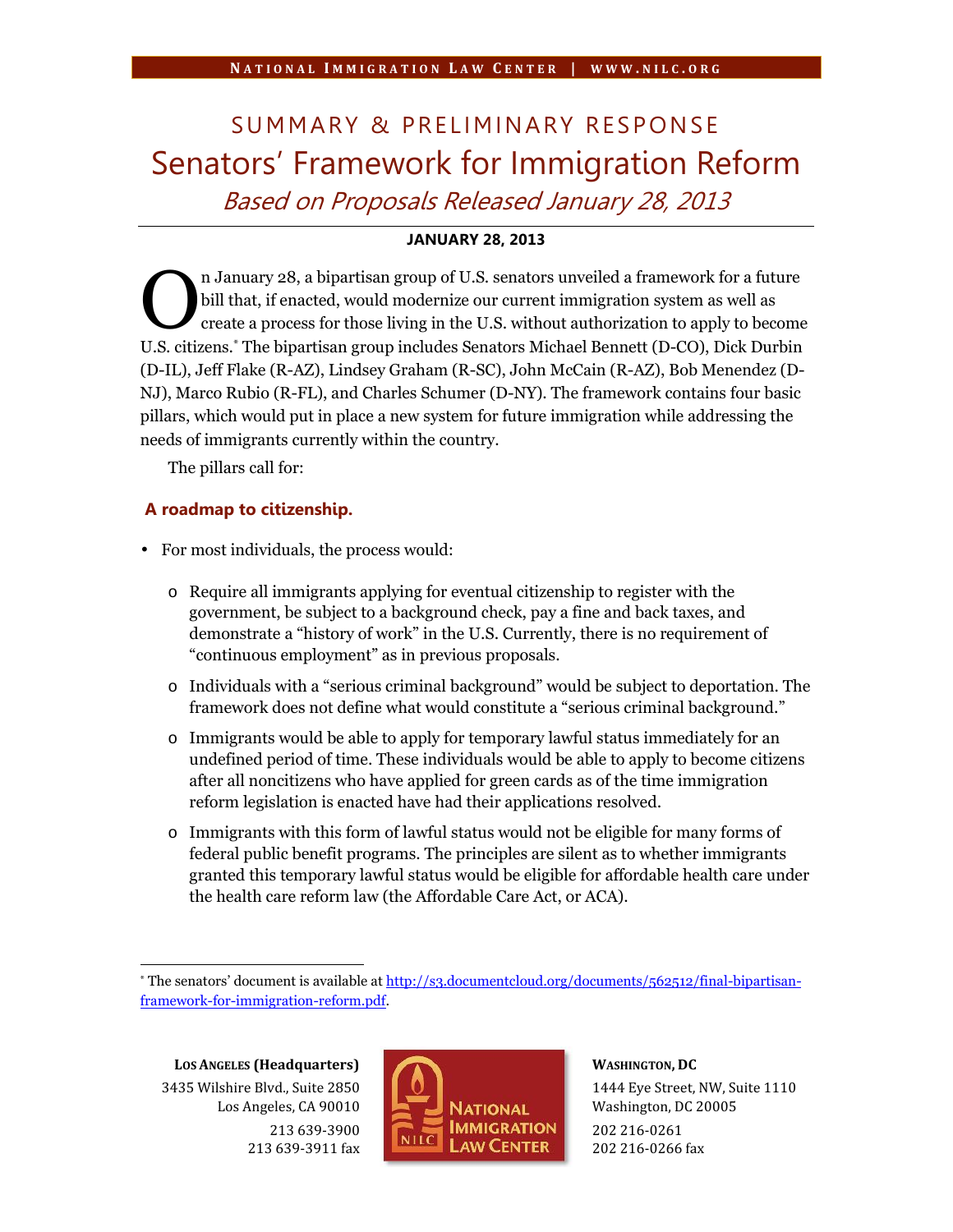## **<sup>N</sup> A T I O N A L <sup>I</sup> M M I G R A T I O N <sup>L</sup> A W <sup>C</sup> E N T E R <sup>|</sup> W W W . N I L C . O R G**

- Individuals who were brought to the U.S. as children (sometimes referred to as "DREAMers") and agricultural workers would not be subject to the same waiting periods to apply for citizenship. They would be eligible to obtain a green card and citizenship sooner.
- This road to citizenship is contingent upon "securing our borders." The framework does not define the metrics that would determine when a border is secure. However, the framework includes proposals to:
	- o Add drones and other technologies to increase border surveillance;
	- o Continue to support the Border Patrol by maintaining high staffing levels as well as the latest technologies;
	- o Complete a comprehensive entry-exit system to better determine who enters the U.S. via ports and other border checkpoints;
	- o Strengthen laws to stop racial profiling and inappropriate use of force along the border; and
	- o Increase oversight, including the creation of a commission of community leaders and elected officials from the Southwest who would monitor border security issues.

# **A streamlined process to allow highly skilled immigrants and immigrant family members to come to or remain in the U.S.**

- A person waiting to be reunited with her or his family would no longer be subject to lengthy visa backlogs. Current visa caps force family members to wait years to be reunited with loved ones.
- Employment visa backlogs would also be remedied.
- Immigrants who earn a master's degree or a Ph.D. in science, technology, engineering, or math from a university in the U.S. would be allowed to apply for a green card and eventual citizenship.

# **Mandated use of an electronic employment eligibility verification system.**

- The proposal calls for all employers to utilize an electronic employment eligibility verification system (such as the current federal E-Verify system) for all new hires.
- This verification system would contain safeguards to protect workers. (Read about NILC's concerns with electronic employment eligibility verification programs such as E-Verify at www.nilc.org/concerns.html.)

# **A process to allow future workers to enter the country, as well as to protect workers' rights.**

 The proposal would allow more workers to enter the U.S. during periods of economic growth, and fewer to enter when the economy contracts.